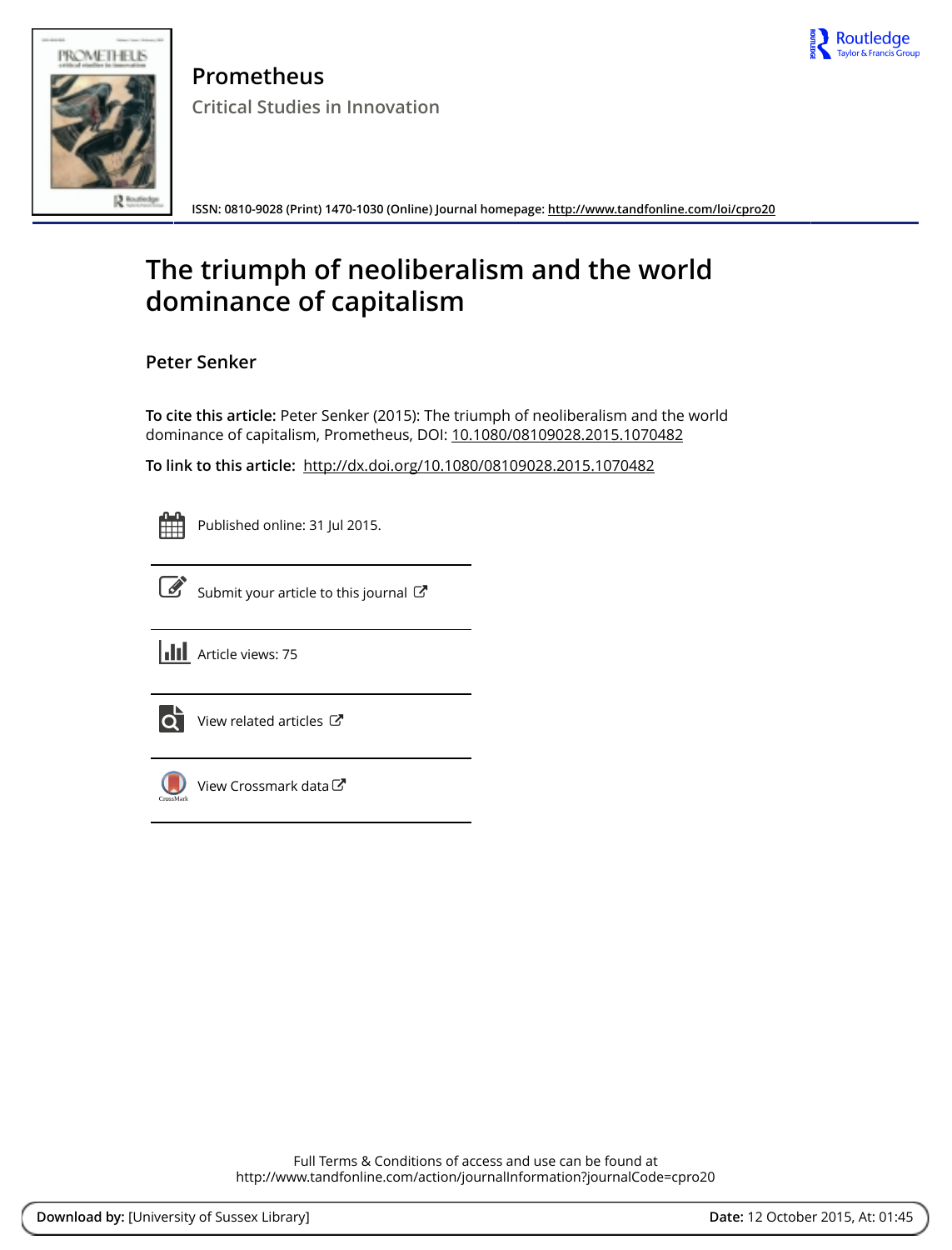## RESEARCH PAPER

## The triumph of neoliberalism and the world dominance of capitalism

Peter Senker\*

University of East London, London, UK

Neoclassical economics dominates modern economics and provides an important theoretical basis for neoliberalism. Among its inadequacies are failure to take sufficient account either of technological change or of marketing activities, both of which are central features of modern capitalism. Neoliberals believe that the state should be confined to safeguarding individual and commercial liberty and strong property rights. But in practice, corporations' dependence on states has been pervasive for at least 100 years. Corporations aim to secure higher profits. They lobby international organizations, as well as states, both to create conditions more favourable to their own individual interests, and also to increase the proportion of economies in which private corporations are allowed to operate. This may apply, for example, to privatization of health and education services which is not always in the public interest. This paper outlines several examples of interactions among corporations, technological change, marketing, state support and international organizations. Examples include huge state support for road construction, which facilitated the domination of cars over land transport; the role of marketing and technological change in the food and agricultural industries; and state support for scientific and technological change in semiconductors and the Internet, and for the development of biotechnology. In conclusion, the paper suggests an alternative approach to studying the dynamics of the modern world economy, viewing it as complex networks of interlocking systems. This might produce more useful analyses than those based on obsolete theories.

### Introduction

I am sure that the power of vested interests is vastly exaggerated compared with the gradual encroachment of ideas … soon or late, it is ideas, not vested interests, which are dangerous for good and evil. (Keynes, [1954,](#page-14-0) pp.383–84)

The central contention of this paper is that in the three-quarters of a century since John Maynard Keynes published his General Theory, Keynes' dichotomy between ideas and vested interests has turned out to be almost entirely false. This is because the greatest ever conglomeration of vested interests – world capitalism – has achieved hegemony over both the world economic system and the world of economic ideas through extensive public acceptance of the ideology of neoliberalism.

This paper is designed to stimulate analysis, discussion and debate related to the hypothesis that huge multinational corporations exercise disproportionate influence on the direction of the world economy. In contrast, the analyses presented and

<sup>\*</sup>Email: [peter.senker@ntlworld.com](mailto:peter.senker@ntlworld.com)

<sup>© 2015</sup> Taylor & Francis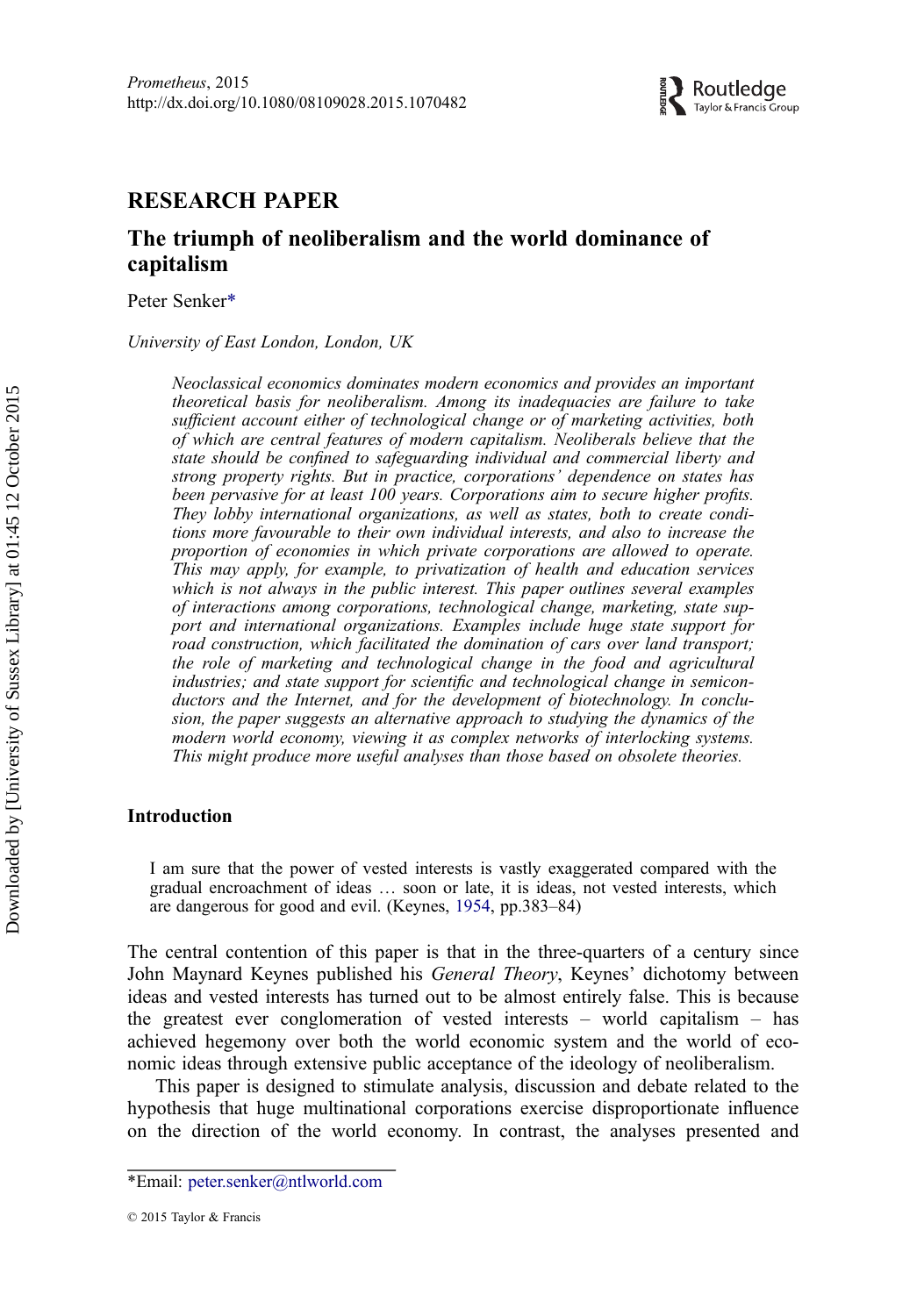promoted by most neoclassical and neoliberal economists lead to the broad conclusion that Adam Smith's 'invisible hand' still drives the world economy in directions which, in due course, benefit the majority of the world's population. Some leading neoclassical economists are prepared, in effect, to concede that their theories do not yet succeed in explaining all economic phenomena and developments. But neoliberals perceive no serious defects in the operation of markets, and attribute responsibility for the vast majority of defects in the operation of the world economy to government interference. A high proportion of policymakers have absorbed neoliberal ideas as a basis for their economic policies, and in consequence offer excessive support for the policies and operations of multinational corporations.

The paper identifies some of the deficiencies of neoliberalism and its adverse consequences, especially for poor people. It outlines the nature, development and history of neoliberalism and its growing influence on decision-making throughout the world. It begins to articulate some of the limitations of neoclassical economics and neoliberal thought in explaining the development of modern economies. It then gives some indications of why neoliberalism's influence is often harmful to the interests of the majority of the world's population. The paper focuses on the broad directions in which capitalist economies develop; and in particular on how the use of technologies develops and changes.

#### What is neoliberalism?

There are somewhat different views about the nature of neoliberalism, but its fundamental nature is not seriously disputed. For example, according to Harvey [\(2005](#page-14-0), p.2):

Neoliberalism is in the first instance a theory of political economic practices that proposes that human well-being can best be advanced by liberating individual entrepreneurial freedoms and skills within an institutional framework characterized by strong private property rights, free markets and free trade. The role of the state is to create and preserve an institutional framework appropriate to such practices. The state has to guarantee, for example, the quality and integrity of money. It must also set up those military, defence, police and legal structures and functions required to secure private property rights and to guarantee, by force if need be, the proper functioning of markets. Furthermore, if markets do not exist (in areas such as land, water, education, health care, social security, or environmental pollution) then they must be created, by state action if necessary. But beyond these tasks the state should not venture. State interventions in markets (once created) must be kept to a bare minimum because, according to the theory, the state cannot possibly possess enough information to second-guess market signals (prices) and because powerful interest groups will inevitably distort and bias state interventions (particularly in democracies) for their own benefit.

Thorsen ([2010](#page-15-0), p.203) suggests that Harvey's definition is unduly pejorative and that neoliberalism is best seen 'as a loosely demarcated set of beliefs'. Perceiving it as a theory might imply that neoliberalism is more coherent than it actually is. But Thorsen does not disagree fundamentally about the nature of neoliberalism. He agrees with Harvey that neoliberals believe that the state should confine itself to safeguarding individual and commercial liberty and strong property rights; that market mechanisms are the best way to organize all transactions involving goods and services; that free markets and free trade liberate the creative, entrepreneurial spirit which exists in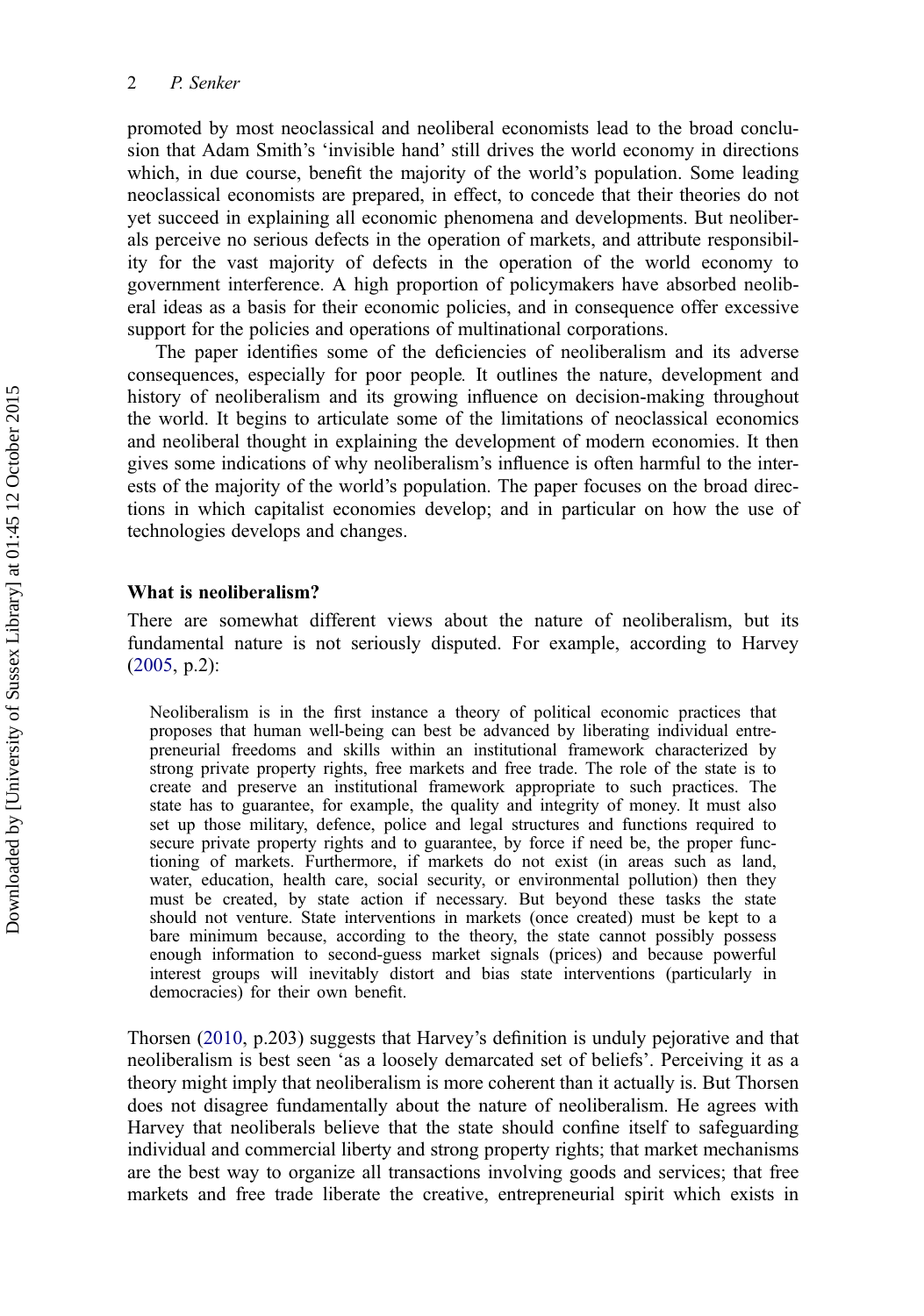human society; and that this freedom can lead to greater well-being and better allocation of resources (Thorsen, [2010,](#page-15-0) p.204).

#### The origins of neoliberalism

The ideas which eventually developed into neoliberalism were expounded by Adam Smith in An Inquiry into the Nature and Causes of the Wealth of Nations, published in 1776. The fundamentals of pro-capitalist ideology and the predominant strands of orthodox economic theory have remained essentially unchanged for about 300 years. They can be summarized as a belief in the benefits of economic growth for all humankind, together with beliefs in the benefits from applying the principles of the division of labour articulated by Smith, together with the potential benefits of markets in which suppliers compete with each other to meet the needs of consumers. An 'invisible hand' ensures that each supplier striving for his own advantage benefits society (Smith, [1910](#page-15-0), p.400).

Neoliberalism was created by the Mont Pelerin Society, which first met in 1947. This group included Friedrich von Hayek, Ludwig von Mises and Milton Friedman. They believed that their commitment to ideals of personal freedom entitled them to claim to be 'liberal'. They thought that individuals and voluntary groups had been undermined by extensions of arbitrary power, and that such developments had been fostered by a decline in belief in private property and competitive markets. They were committed to the free market principles of neoclassical economics, which had replaced classical economics, and had been developed by Adam Smith and his successors (Harvey, [2005](#page-14-0), pp.19–20). Unlike mainstream orthodox, neoclassical economists, neoliberals do not believe in *laissez faire*. Neoliberals believe in the need for a strong state to foster and sustain a stable market society. But neither neoclassical economists nor neoliberals have arrived at any consensus about what precisely this means (Mirowski, [2013,](#page-14-0) pp.53–55).

#### A myth at the heart of neoliberalism

One of the central tenets of neoliberalism is the need to protect markets from interference by states. But, in practice, capitalism's survival and continued prosperity is dependent on massive continual injections of state financial aid (Stiglitz, [2012](#page-15-0), pp.48–51). Neoliberalism incorporates beliefs about the beneficial workings of competition in decentralizing economic decisions in a mythical world free of government intervention. For example, Hayek ([1944,](#page-14-0) p.36) suggests:

Because all the details of the changes constantly affecting the conditions of demand and supply of the different commodities can never be fully known or quickly enough be collected and disseminated, by any one centre, what is required is some apparatus of registration which automatically records all the relevant effects of individual actions, and whose indications are at the same time the resultant of, and the guide for, all the individual decisions.

This is precisely what the price system does under competition, and which no other system even promises to accomplish. It enables entrepreneurs by watching the movement of comparatively few prices, as an engineer watches the hands of a few dials, to adjust their activities to those of their fellows.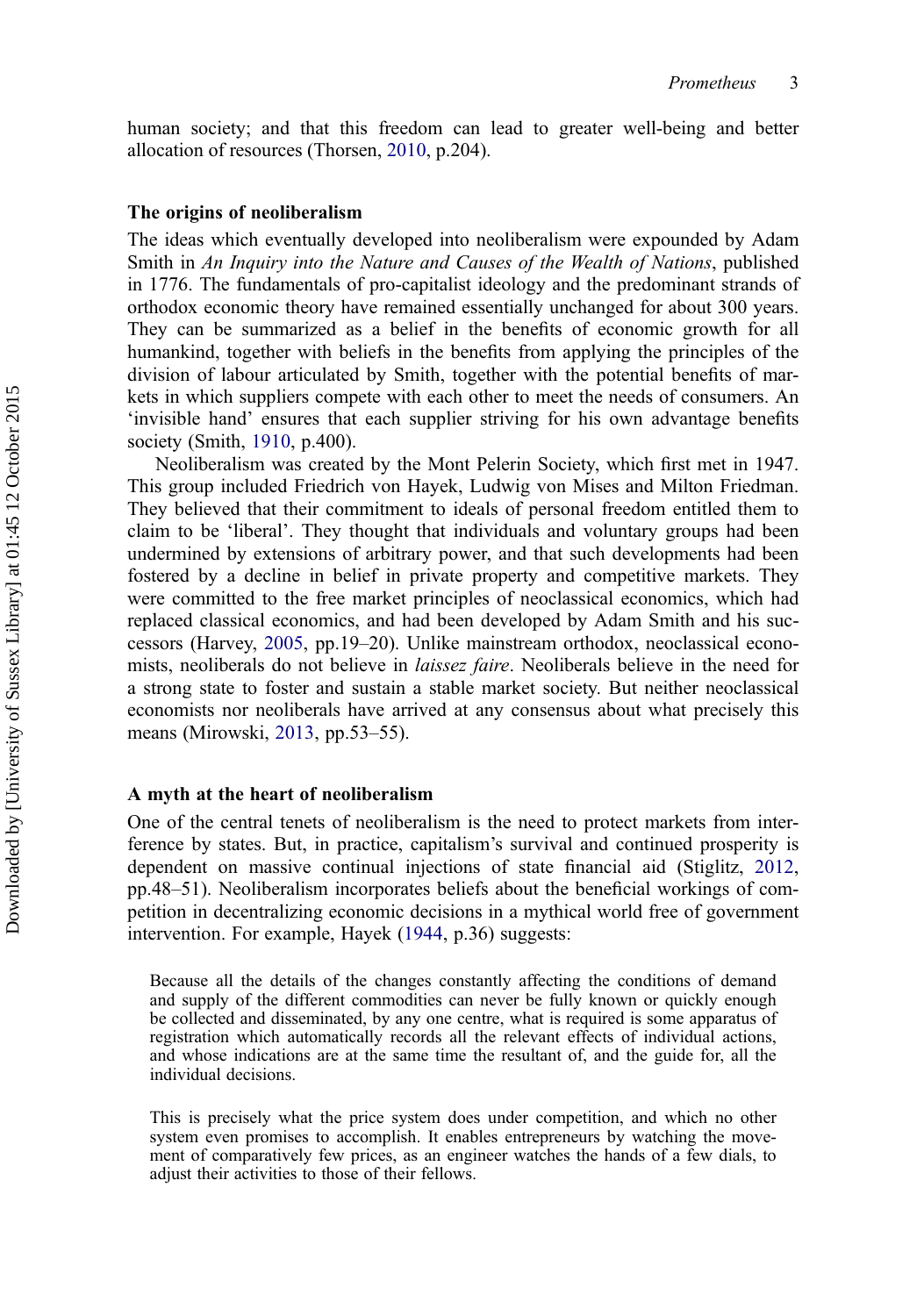Hayek [\(1944,](#page-14-0) p.37) goes on to contrast 'decentralisation plus automatic co-ordination' with central direction, which he states is 'incredibly clumsy, primitive, and limited in scope'. The dichotomy is fundamental to this seminal neoliberal text. But it is not very relevant to the modern capitalist world in which the role of government is pervasive, but does not include central direction. Numerous examples of this pervasive influence are outlined here and throughout this paper.

Rapid growth of several enormous privately-owned industries in the United States and worldwide was made possible by government expenditure (Mazzucato, [2011,](#page-14-0) p.73). As in most other countries, public expenditure on roads in the United States is enormous – far exceeding public subsidies to railways. In the United States, public subsidies to the airlines are also huge (Grescoe, [2012](#page-14-0), p.264). The massive expansion in car manufacture and use was not driven entirely by market demand. In the United States, car manufacturers and producers of complementary products, such as tyres and petroleum, wanted to sell cars, so they conspired together illegally to undermine public transport systems, such as electrified tram systems (Dennis and Urry, [2009](#page-14-0), pp.35–36). The Interstate Highway Act was passed in 1956 and led to expenditure of US\$130 billion of government money to build 46,000 miles of road. This in turn led to the opening of the first fast food restaurants (on the ramps to California's new freeways) and resulted in the rapid expansion of the fast food industry (Schlosser, [2002](#page-15-0), pp.21–22).

The expansion of car use worldwide has had huge effects on the development of cities: old cities had to be adapted to cope with far greater traffic volume than was conceivable when they were first built; and newer cities had to be designed with patterns of development and land use determined largely by the requirements of cardominated transport (Safdie, [1997,](#page-15-0) pp.5–6). Excessive use of cars and inadequate public transport in cities, especially in developing countries, results in heavy pollution and enormous numbers of people killed on the roads (Davis, [2007](#page-14-0), pp.19 and 133).

Also in the United States, government-sponsored research and agricultural extension services contributed to increases in agricultural productivity, and subsequent funding by government allowed the creation of both the information technology and the biotechnology industries (Stiglitz, [2012](#page-15-0), p.93). During the Clinton administration, huge subsidies to both agriculture and energy companies persisted. During the 2008 crisis, one corporation (AIG), received more than US\$150 billion as bail out from the US government – 'more than was spent on welfare to the poor from 1990 to 2006' (Stiglitz, [2012,](#page-15-0) p.180). The United States government has funded the Defense Advanced Research Projects Agency (DARPA), which has sponsored basic science, acted as a catalyst for the co-operation of public agencies, private corporations and venture capitalists; and facilitated commercialization (Mazzucato, [2011,](#page-14-0) p.74). For example, in the 1960s, DARPA accelerated semiconductor development by establishing computer science departments at universities; in the 1970s, it funded a laboratory which accelerated the development of computer chip fabrication technology (Mazzucato, [2011](#page-14-0), p.77).

#### Some serious inadequacies in neoclassical economic theories

Orthodox neoclassical economic theory, on which neoliberalism is based, claims that just as what is paid for goods is determined by the forces of supply and demand, so workers' pay is more or less what they are worth: the pay people receive is related to their 'marginal productivity', their contribution to the productivity of the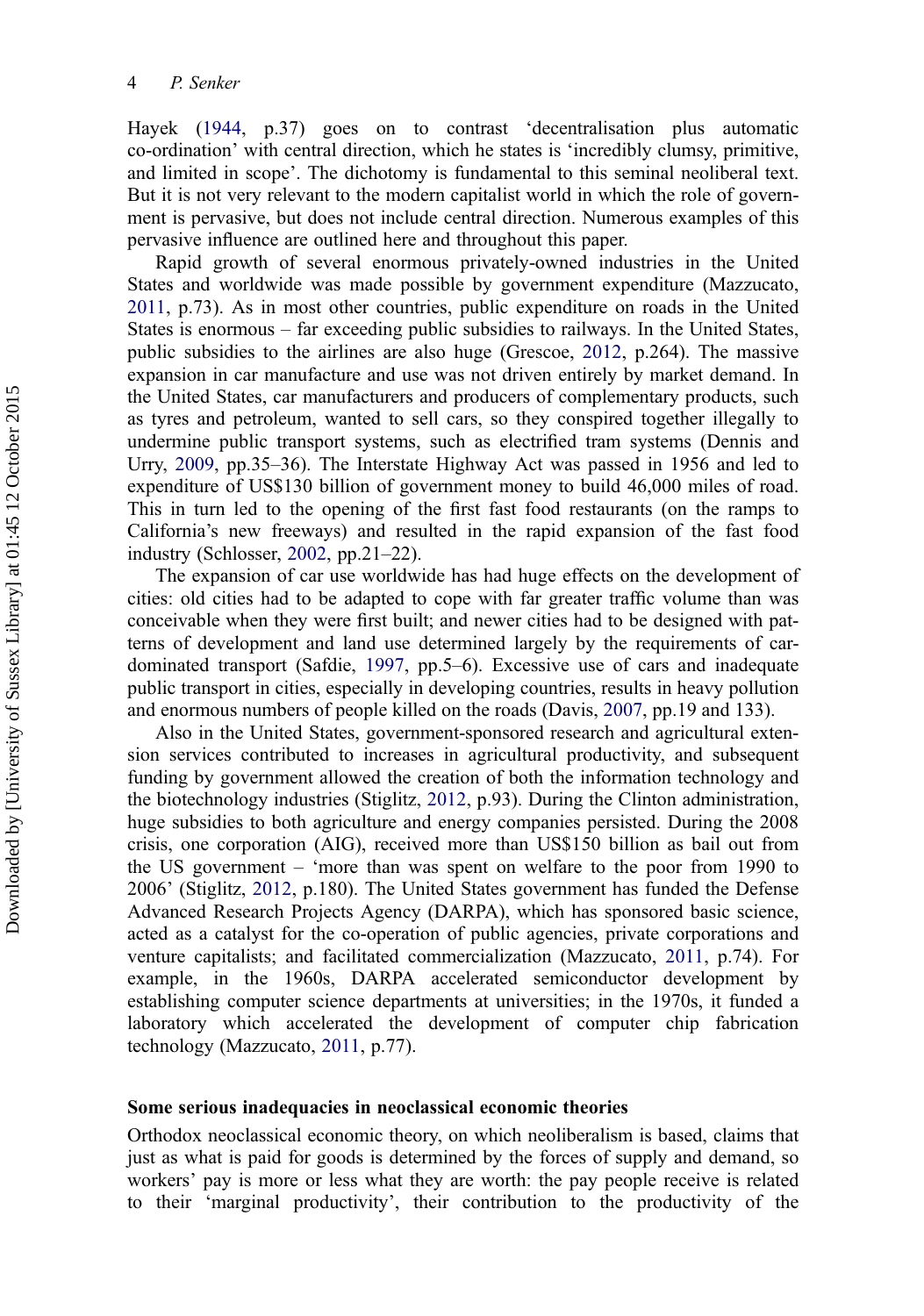economic activity in which they are participating (Routh, [1989,](#page-15-0) pp.266–69). Routh's earlier analysis of empirical evidence, such as that summarized briefly below, indicates the severe limitations of marginal productivity theory. For example, the British experience after the Second World War indicates that it is possible to secure sufficient people with the skills required for any occupation which offers above average pay and conditions by subsidizing the education and training necessary to enter the occupation. After the Second World War, public education in Britain prepared a larger proportion of the population for higher paid occupations. Between 1935 and 1955, higher professional pay fell from 395% to 269% of the all-class average, and lower professional pay from 188% to 114%. But during the same period, there was a substantial increase in the numbers of full-time university students receiving public grants. Also during this period, teachers suffered a substantial reduction in their relative pay. Yet it proved possible first to compensate for the wartime fall in the number of teachers, and then to increase their numbers by more than 20% between 1949 and 1956. By 1955, there were more qualified applicants than places at colleges for training teachers (Routh, [1980](#page-15-0), p.194). These examples are only a very few of the many which Routh gives to demonstrate that the pay people receive is related to a range of factors beyond their contribution to productivity as postulated by neoclassical economics.

More recently, some eminent orthodox neoclassical economists, while not explicitly rejecting orthodox marginal productivity theory, have found that they cannot rely on it exclusively. Like Routh, they need to use alternative approaches in attempting to understand and explain contemporary economic developments. Prominent amongst these are Paul Krugman, Joseph Stiglitz and Thomas Piketty. Krugman (2009, pp.131–52) analyses the reasons for the enormous increases in the financial rewards received by the highest earning 0.01% of the American workforce – the 'superelite' – since the 1970s. The superelite consists mainly of sports and entertainment celebrities, and top executives at major companies. Krugman offers an explanation, based largely on conventional orthodox economics, that 'rising inequality is mainly caused by a rising demand for skilled labour, which in turn is driven largely by technological change' (Krugman, [2009](#page-14-0), p.131). Similarly, Stiglitz notes that skill-biased technological change has been significant in shaping the labour market – increasing the pay of workers with skills, deskilling and eliminating others (Stiglitz, [2012,](#page-15-0) p.56).

But Krugman, Stiglitz and Piketty cannot rely on orthodox economics for adequate explanation of the growth in recent years of superelite pay. Krugman [\(2009](#page-14-0), p.141) thinks there is 'a strong circumstantial case for believing that institutions and norms … are the big sources of rising inequality in the United States'. An example of changing institutions is the collapse of the US trade union movement, and a prominent example of changing norms is the runaway growth of executive pay. He suggests that 'it's not hard to see why executive pay is a lot less tied down by fundamental forces of supply and demand, and a lot more subject to changes in social norms and political power' (Krugman, [2009](#page-14-0), p.143). And, in the 1980s and 1990s, non-economic factors, such as weaker unions and changes in norms of fairness, enabled management to take bigger slices of corporate revenue (Stiglitz, [2012](#page-15-0), pp.66–67). Similarly, Piketty [\(2014](#page-15-0), p.308) points out that marginal productivity 'fails to explain the diversity of the wage distributions we observe in different countries at different times … the labor market … is a social construct based on specific rules and compromises'.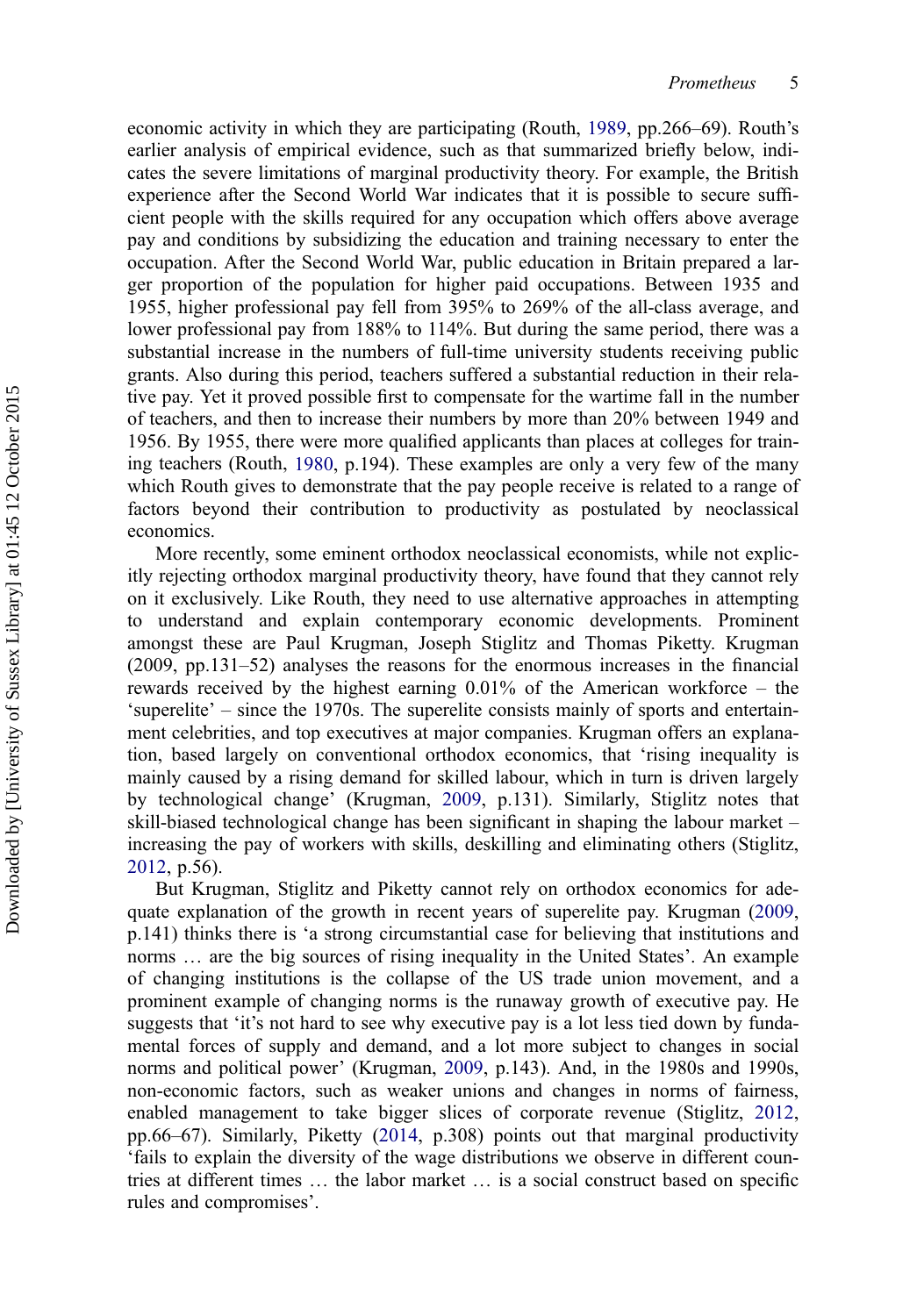Further, through their huge buying power, large corporations, whether engaged in raw material extraction, agricultural production and distribution, manufacturing or service production, are in a position to exert very considerable downward pressure on the pay and conditions of the workers they employ. This pressure can, in principle, be resisted by workers organized into trades unions, and by government regulation, itself stimulated by organized labour. But the power of corporations to exert such pressures has increased substantially in recent years as a consequence of their growing ability to move their operations across the world from locations where they are confronted by highly-paid, well-organized workers to places where they can dominate and control poorly-paid, badly-organized workers (Stiglitz, [2012](#page-15-0), pp.61–62).

The low wages paid to hundreds of millions of workers in the developing world for work in, for example, food production and mineral extraction, is a major cause of world poverty. These low wages are not the consequences of free competition to buy labour by large numbers of employers, as assumed in orthodox economic theory. Rather, they are the consequences of the exertion of monopolistic buying power by large corporations, each of which controls markets in particular industries in specific geographic areas, and each of which enjoys monopolistic powers in product markets (Lines, [2008](#page-14-0), pp.96–112). For example, the wages received by gold miners working for large corporations in dangerous, unhealthy conditions are tiny compared with the prices received by corporations for the gold they mine. Artisanal migrant miners, working in small mines, make up a very large proportion of the world's gold mining workforce; they receive even lower wages and work in far more dangerous conditions. Such gold miners in Ghana receive about 18% of the price paid for gold on world markets (Sharpe, [2013,](#page-15-0) p.40).

Neoclassical economists suggest that competition among producers ensures that consumers benefit from intense competition among suppliers to meet their needs and desires. Neoclassical economic theory would indicate similarly that workers should benefit from competition among employers (in terms of wages and conditions) to secure their services. But just as monopolistic buyers are often successful in driving down the wages of those who supply them with the products they market, they frequently attract workers to work in unhealthy, unsafe conditions because those workers have no better work available to them.

Just two very different examples are given here: gold mining (Sharpe, [2013](#page-15-0), pp.39–43) and slaughterhouse workers (Cudworth, [2013,](#page-14-0) pp.51–53). Artisanal miners use mercury to extract the gold from the ore. This leads to systemic mercury poisoning. Mercury enters the water supply, affecting both miners and their dependents – perhaps as many as a hundred million of them. Mercury is a very toxic metal. Its vapour persists in the atmosphere for about a year. Inhalation of mercury vapour can damage a developing foetus. It targets the kidneys of both adults and children, and can cause acute corrosive bronchitis, lung disease and central nervous system defects, including tremor, excitability, memory loss and insomnia (Klaasen, [2008](#page-14-0), pp.947–50). Cudworth shows that the animal food industry has embedded intensive production systems worldwide, operated by badly-paid employees working in poor, sometimes appalling, conditions (Cudworth, [2013,](#page-14-0) pp.47–60; see also Schlosser, [2002,](#page-15-0) pp.169–90):

Slaughterhouse and meat packing workers are poorly paid for long hours and for tedious, dirty, repetitive work using dangerous tools. They often work in excessively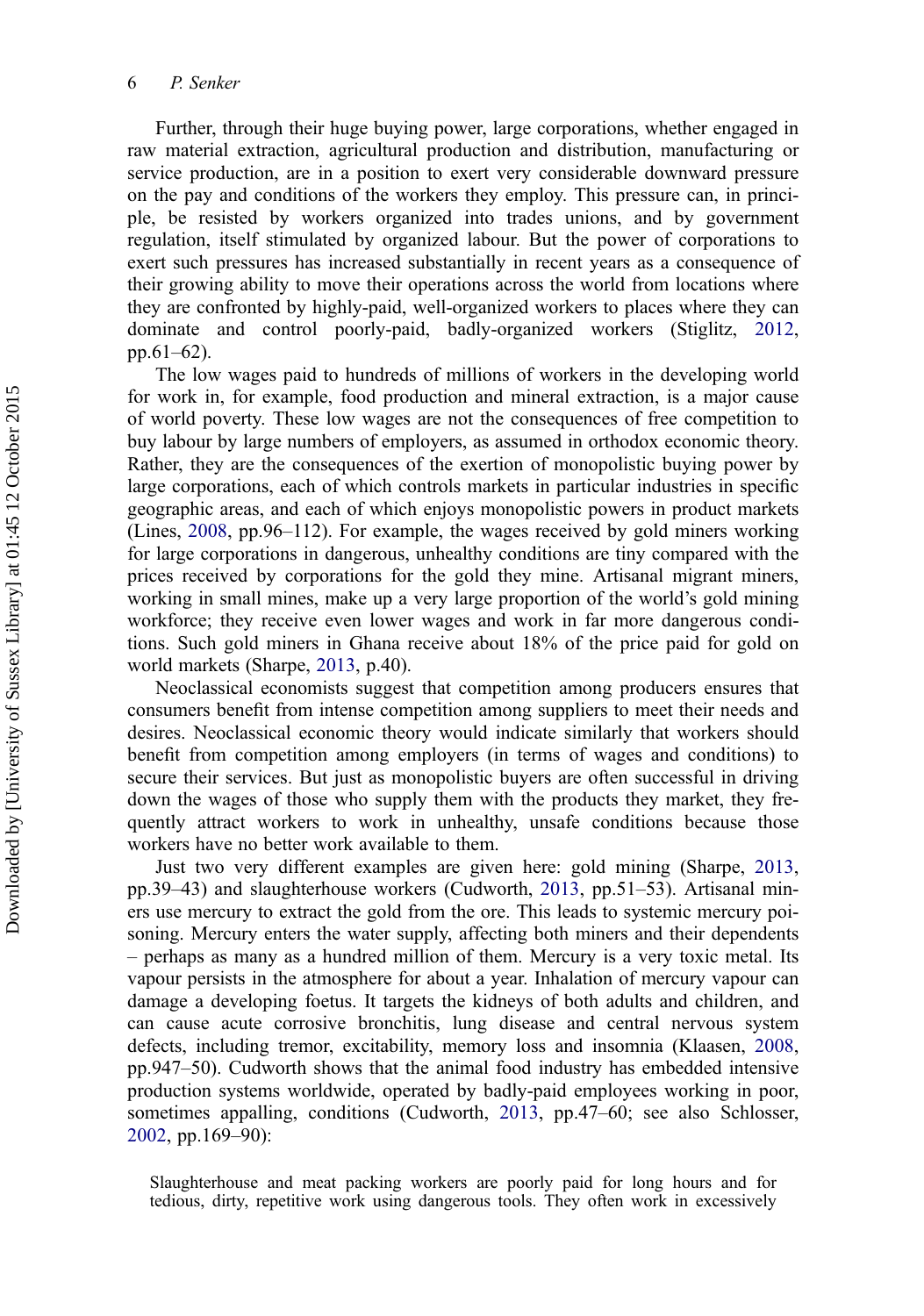hot or cold temperatures and sustain injuries from animals, other workers and their own errors in a pressurized environment in which speed is of the essence. (Cudworth, [2013](#page-14-0), p.52)

Just as notable as the failure of mainstream neoclassical economists to explain the wages that workers receive is the neglect of technological change in their analyses. This is despite the fact that, over the last 100 years, technological change has become more rapid, and its economic effects more profound and more pervasive everywhere. Schumpeter [\(1954](#page-15-0), p.67) makes clear that the engine of economic growth in capitalism is competition among capitalists based on innovations in products and production processes, rather than price competition:

The capitalist engine is first and last an engine of mass production which unavoidably means also production for the masses … It is the cheap cloth, the cheap cotton and rayon fabric, boots, motorcars and so on that are the typical achievements of capitalist production. The capitalist achievement does not typically consist in providing more silk stockings for queens but in bringing them within the reach of factory girls in return for steadily decreasing amounts of effort.

Schumpeter [\(1954,](#page-15-0) p.68) goes on to point out that continual revolution in production methods and in product available result in 'an avalanche of consumer goods … the capitalist process … by virtue of its mechanism, progressively raises the standard of life of the masses'. The assumption fundamental to neoclassical economics that consumers would choose the products to buy from those offered in markets on the basis of price had become obsolete.

According to Stiglitz, mainstream economics is also wrong in its assumption that people know what they want. He asks why corporations would spend huge amounts of money trying to persuade consumers to buy their products if they believe that people know what they want (Stiglitz, [2012](#page-15-0), pp.146–47). In addition to advertising to consumers to persuade them to buy products, corporations also lobby governments and international organizations to secure taxation regimes and regulatory environments favourable to business. The neglect of systematic consideration of the effects of enormous effort and expenditure on marketing, advertising, promotion and lobbying surely renders neoclassical economic theories and neoliberalism invalid.

#### Neoliberal and corporate influence on policies and communications

Mirowski has reviewed the current world dominance of neoliberal thought processes. This dominance has persisted, despite neoliberals' manifold failures to explain major economic phenomena, such as the financial crisis which started in 2007 (Mirowski, [2013\)](#page-14-0). Mirowski insists: 'Neoliberal initiatives and policies still carry the day' and 'neoliberalism as worldview has sunk its roots deep into everyday life' (Mirowski, [2013,](#page-14-0) p.28). Neoliberalism has 'pervasive effects on ways of thought to the point where it has become incorporated into the common-sense way many of us interpret, live in, and understand the world' (Harvey, [2005](#page-14-0), p.3). It is 'acted upon within most corporations, many universities, most state bodies and especially international organizations' (Dennis and Urry, [2009,](#page-14-0) p.140).

In accordance with neoliberal precepts, the information society should be created by the private sector and the power of technology, and by the deregulation of markets and reduction of state intervention. The dominance of neoliberal thought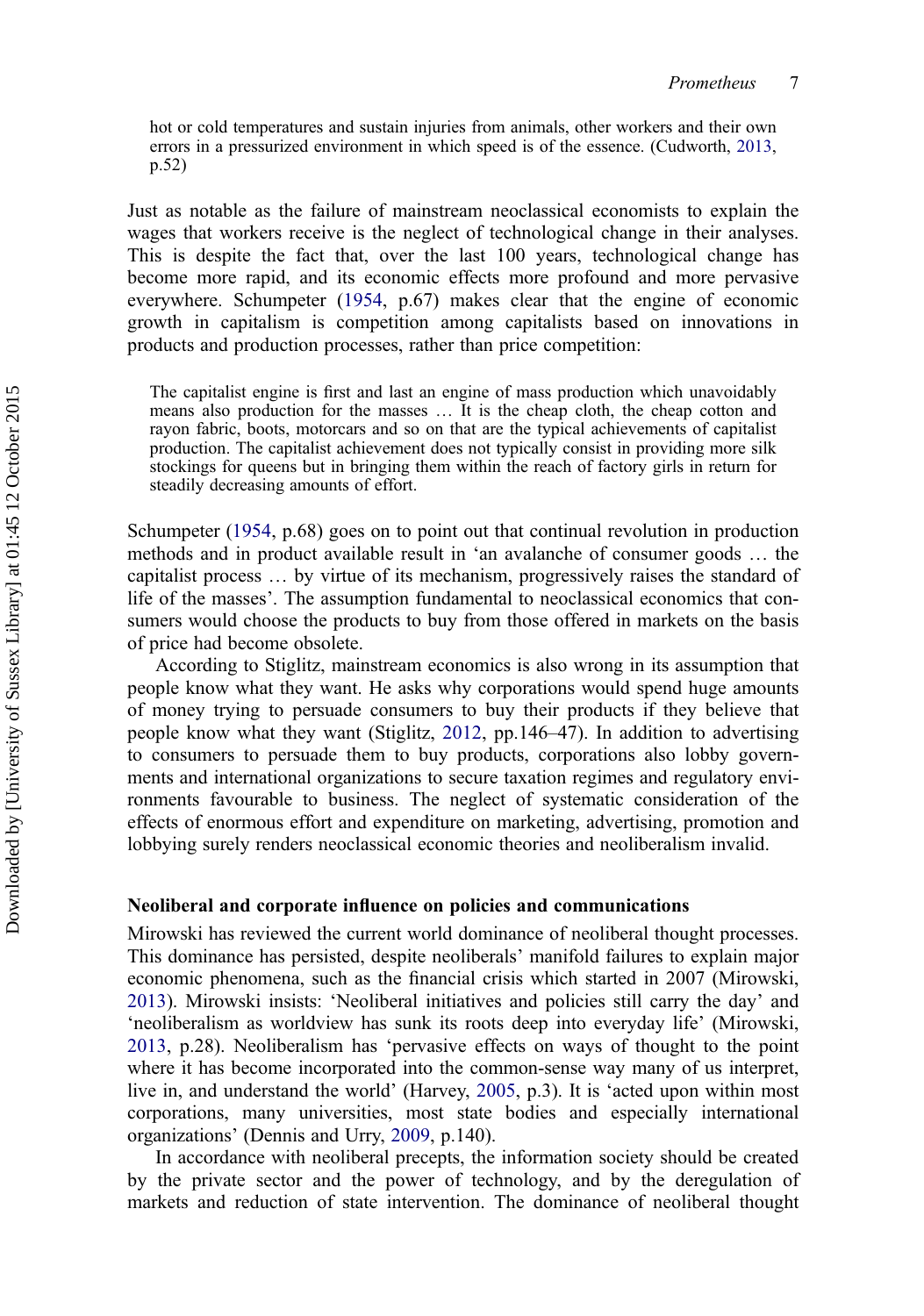processes has manifested itself in terms of deregulation, privatization and reduction in state participation in social provision. Such changes have taken place in social democracies, such as those in Scandinavia, and in the new states arising from the collapse of the Soviet Union (Harvey, [2005](#page-14-0), p.3), as well as in the European Union and the United States. In the 1990s, the United States and the European Union were confronted with the need to respond to very important changes in the economic structure of advanced capitalist economies. Manufacturing employment had declined and service sector employment had increased. Several new neoliberal concepts, such as the 'service economy', the 'post-industrial society', the 'information society', the 'information age' and the 'knowledge economy', were developed and applied to policy in Europe and the United States (de Miranda, [2009](#page-14-0), p.26). The Bangemann Report (European Council, [1994](#page-14-0)) was adopted as policy by the European Union in 1994. It called for the creation of the information society, which would be a better, more free, more prosperous sort of society. At the same time, the kindred concept of the 'information age' became the basis for United States government policy (European Council, [1994;](#page-14-0) de Miranda, [2009](#page-14-0), pp.27–28).

Moreover, since the development of broadcasting, the drive to advertise and promote goods and services has been accompanied by massive growth of electronic communications worldwide. The cultural content of broadcasting has been driven by advertising. In the United States, by 1957, television had followed radio to become 'the creature, the servant, and indeed the prostitute of merchandising' (Wu, [2010](#page-15-0), pp.155–56 citing Walter Lippmann). For example, fast food chains in the United States spend something like US\$3 billion per annum on television advertising. In addition, they enter into numerous marketing alliances specially designed to promote often unhealthy products to children (Schlosser, [2002,](#page-15-0) pp.47–49).

Technologies involving interactivity between television broadcasters and their audiences have been available for some time. It would have been possible to develop such technologies with the aim of democratizing broadcasting; for example, by empowering viewers to engage actively with programme makers. But commercial interests dominate television broadcasting worldwide. The central aims of broadcasting organizations include converting viewers into customers, targeting elusive audiences, cutting production costs and maximizing revenue streams. 'Rather than empowerment, an illusion of participation through interactivity is being used to underpin an increasingly voyeuristic mode of television' (Walker, [2009,](#page-15-0) p.111).

Like so many important innovations, the Internet owes its origins to initiatives and expenditure by the United States government, having been created initially by the military as a communication tool. It was originated by academics working in the US Defense Department's Advanced Research Projects Agency Network (ARPA-NET), which connected university and government computers (Wu, [2010,](#page-15-0) p.197). By 2010, it was beginning to be used in several applications, including phone calls, video, television and data transmission (Wu, [2010](#page-15-0), pp.256 and 215). The Internet, followed by the Worldwide Web, then became valuable for business. The Internet added substantially to the opportunities provided by the telephone in terms of oneto-many communications, and to the opportunities afforded by the press, radio and television broadcasting in terms of one-to-many communications and advertising. And social media provided a powerful tool for many-to-many communication (Newlands, [2013](#page-15-0), p.156). This all represents fulfilment of 'capital's dream of superfast networks that will spread consumerism across the planet' (Notes from Nowhere, [2003,](#page-15-0) p.65).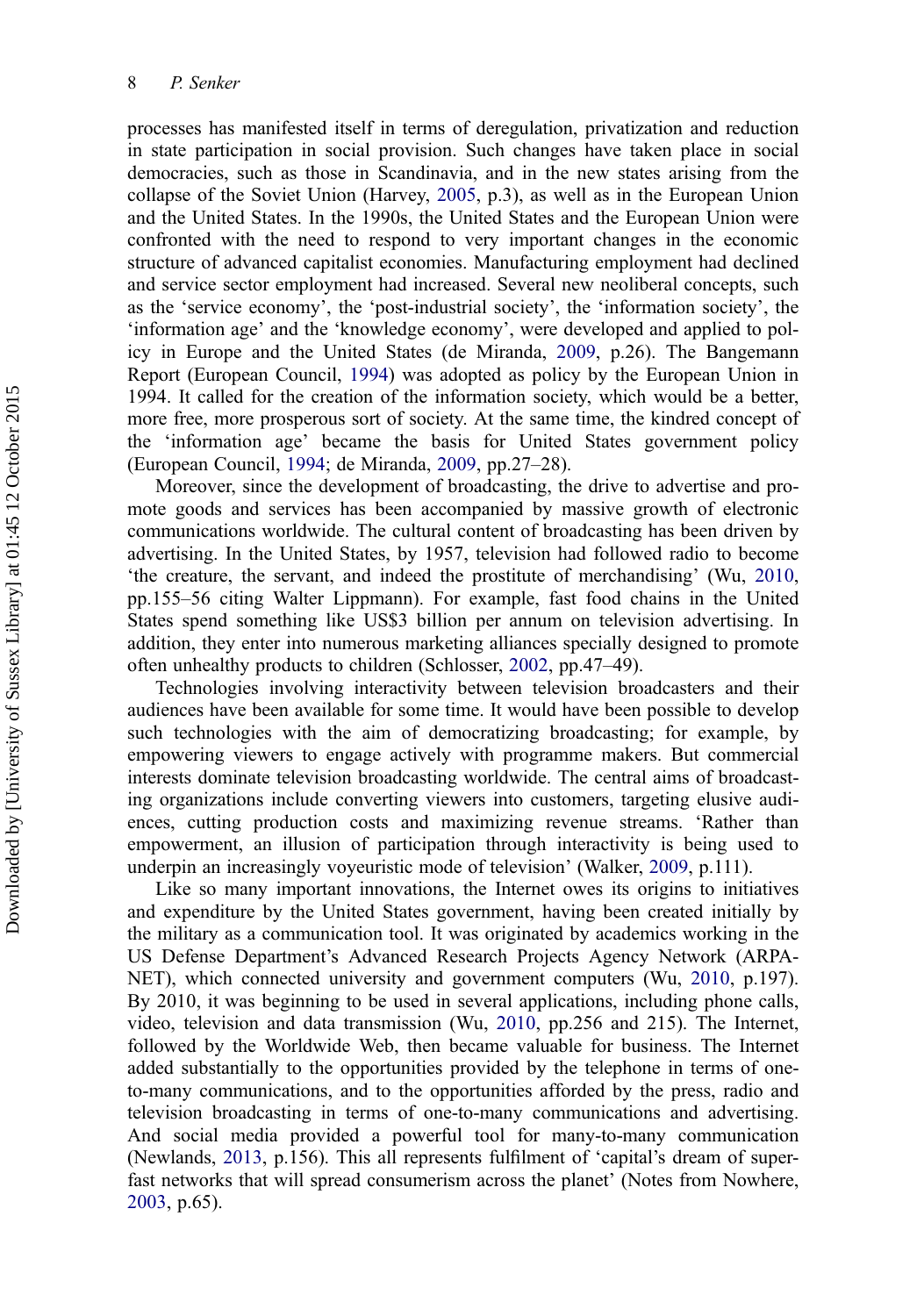No marketing campaign for a fast moving consumer good today is complete without its social media segment. Old-fashioned page, TV and poster advertising will be in the mix but there will also be an attempt to create a 'viral campaign' through social media. (Sharpe, [2012](#page-15-0), p.5)

Without advertising, we might never know we needed processed cereal and revert to porridge or bread instead (Lawrence, [2008](#page-14-0), p.20). Similarly, 'Corporations use recent advances in psychology and economics that extend our understanding of how preferences and beliefs can be shaped to induce people to buy their products' (Stiglitz, [2012,](#page-15-0) p.147). Castells provides useful insights about media impact on people's perceptions, which are particularly relevant to social media. He notes that processes of communication depend on interactions between senders and receivers. These are much stronger in social media than in conventional mass media; 'the fact that the audience is not a passive object but an interactive subject opened the way to its differentiation, and the subsequent transformation of the media from mass communication to segmentation, customization and individualization' (Castells, [1996](#page-14-0), pp.336–37).

Of course, the Internet and mobile phones can be very valuable to society in many ways, including giving many poor people in remote areas new access to services and information. Poor farmers, for example, can gain far better knowledge of markets, prices and weather conditions (Sharpe, [2013,](#page-15-0) p.33). But Morozov [\(2011](#page-15-0), pp.288–89) suggests that the best way to understand the social implications of the Internet is to analyse the non-technological forces in its environment. As the most prominent feature of the Internet environment is the search for profits by large corporations, expressed principally in its domination by pervasive advertising, this may be the place to start in studying the Internet's economic significance.

#### Corporate influence in economic development

In a short paper, it is possible only to give a few brief examples of the influence exerted by multinational corporations on the direction of economic development and technological change. If there is any validity in the hypothesis underlying this paper, that huge multinational corporations exercise disproportionate influences on the direction of the world economy, this would indicate that democratic influence on economic policy is severely restricted, even in countries generally recognized as democratic. This is surely a matter of serious concern to everybody who believes that democracy should be a leading principle of governance throughout the world. Some huge multinational corporations exercise undue influence on the direction in which the world economy develops through operating under the jurisdictions of several states. So they can play states off against each other and thereby influence taxation and employment policies. Because nation states compete with each other to attract and retain multinational corporations, their willingness and ability to co-ordinate economic and taxation policies are severely restricted. These corporations are concerned with their own profits and not with the welfare of poor people.

Corporate strategy is commonly to increase the proportion of government expenditure received by the private sector (Chadderton, [2013](#page-14-0), p.140). Neoliberal ideology contends that private provision of goods and services is invariably more efficient than public provision. Areas where this ideology is especially contestable include provision of health services and water (Feldman, [2012](#page-14-0), pp.94–106). In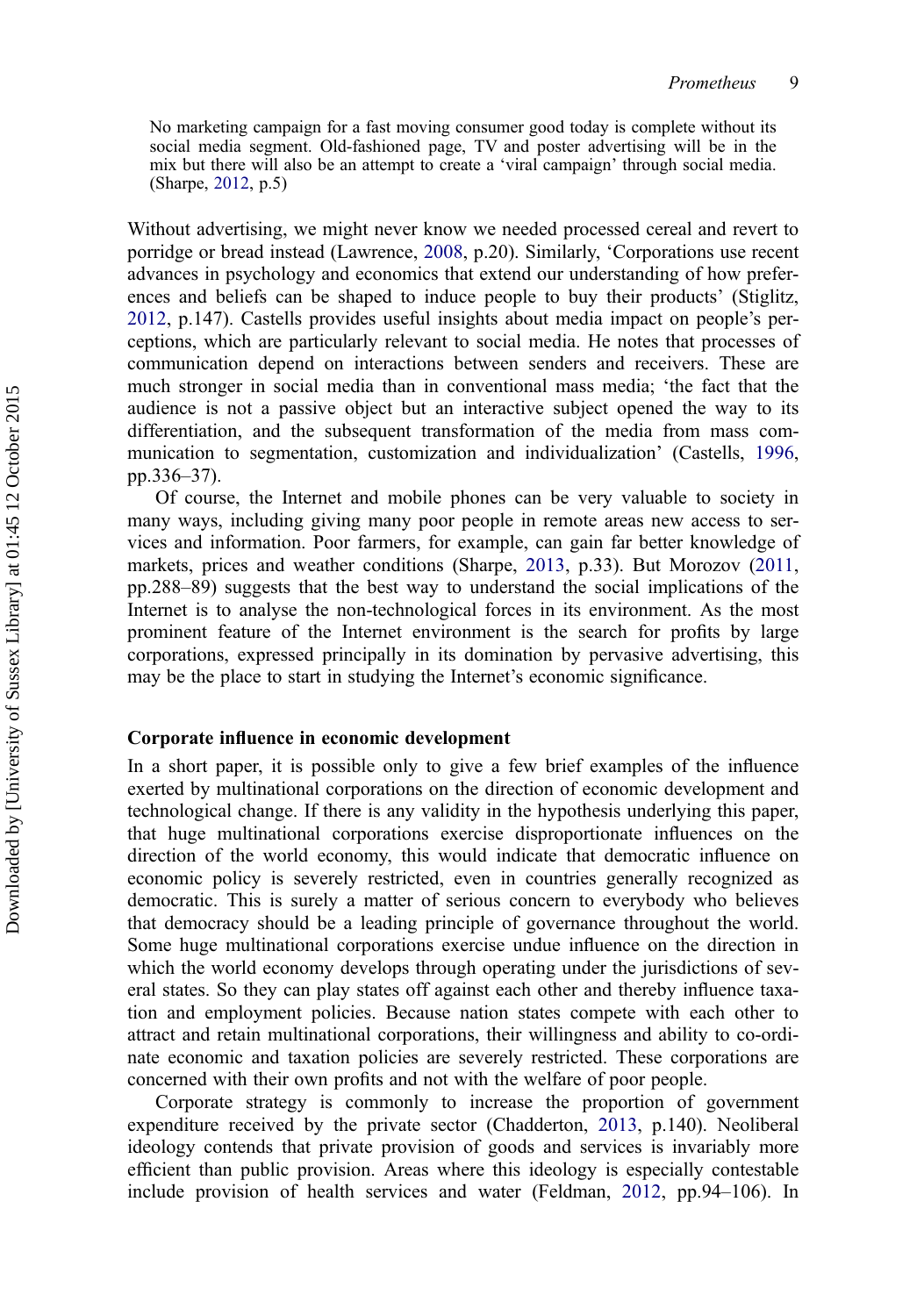healthcare (Senker, [2013b,](#page-15-0) p.85) and education (Malatesta, [2013](#page-14-0), pp.99–100), the US government and international organizations have exerted strong influences in favour of private delivery, disregarding the interests of poor people in developing countries. The World Trade Organization (WTO) believes that public services, such as education, should be opened up to international capital, and that this would benefit both globalization and education. But further opening of the markets of poor nations to transnational corporations is liable to create even greater inequality between rich and poor nations (Malatesta, [2013](#page-14-0), p.94).

The World Bank argues that information and communications technologies (ICTs) can be an engine of growth for developing countries, offering them unprecedented opportunities to enhance their education systems: ICTs, it is claimed, offer the means of narrowing the gap in productivity between developing and industrialized countries. But there is little evidence for such propositions. The prevailing evidence suggests that, as a consequence of the cumulative nature of learning processes, developing countries are in a comparatively poor position to exploit the potential of ICTs, and, accordingly, that inequalities are likely to become even more entrenched (Mukasa, [2013](#page-15-0), p.76). The potential of mobile phones in education in developing countries (mlearning) has been greatly exaggerated by manufacturers keen to expand their sales. The costs of connection, strength of signal and small screen make it exceedingly unlikely that they could be used to provide high quality education. The education provided has been learning by rote. Electronic learning (elearning) can have a part to play in education in developing countries, but when suppliers of the latest technology, whether mobile phones or the Internet, drive educational change, they do not drive it in directions which fit the individual circumstances of countries and regions. Indeed, in some circumstances, an old technology, such as radio, may offer more appropriate education (Malatesta, [2013,](#page-14-0) pp.100–4).

The influence of modern capitalism is evident in worldwide agricultural and food production, promotion, and distribution. Green Revolution was supposed to increase food production and food security in developing countries, but it was initiated as a co-ordinated effort of the US government and major corporations and foundations as an integral part of Cold War strategy. It was designed to help secure domination by US corporations of developing country agriculture, including supply of such inputs as fertilizers, pesticides and seeds (George, [1976](#page-14-0), pp.79–92). Its results in terms of the welfare of poor people in developing countries have been mixed. For example, the Green Revolution certainly did help to feed people in fast-growing Indian cities, but improvement in the nutrition of the poorest third of the population has been very small (Thompson *et al.*, [2007,](#page-15-0) p.23). In India, and elsewhere, these agricultural developments were strongly opposed by massive movements of peasants and small farmers (Patel, [2007](#page-15-0), p.124; Branford, [2011](#page-14-0), p.27).

Less than 60% of the world's population consumes an adequate amount and quality of food to maintain health. About 28% consumes too little food and 15% consumes too much, suffering from such chronic conditions as type 2 diabetes and cardiovascular disease (Foresight, [2011,](#page-14-0) pp.9–10). Obesity is significant in causing such conditions. Obesity is not caused solely by fast food consumption, but fast food consumption is one of its causes. Fast food consumption has risen rapidly in the United States, and obesity is growing as a cause of morbidity and death. Britain consumes more fast food than any other Western European nation and obesity is rising. Similarly, rapid increases in fast food consumption in China and Japan have resulted in rising obesity there (Schlosser, [2002,](#page-15-0) pp.241–42).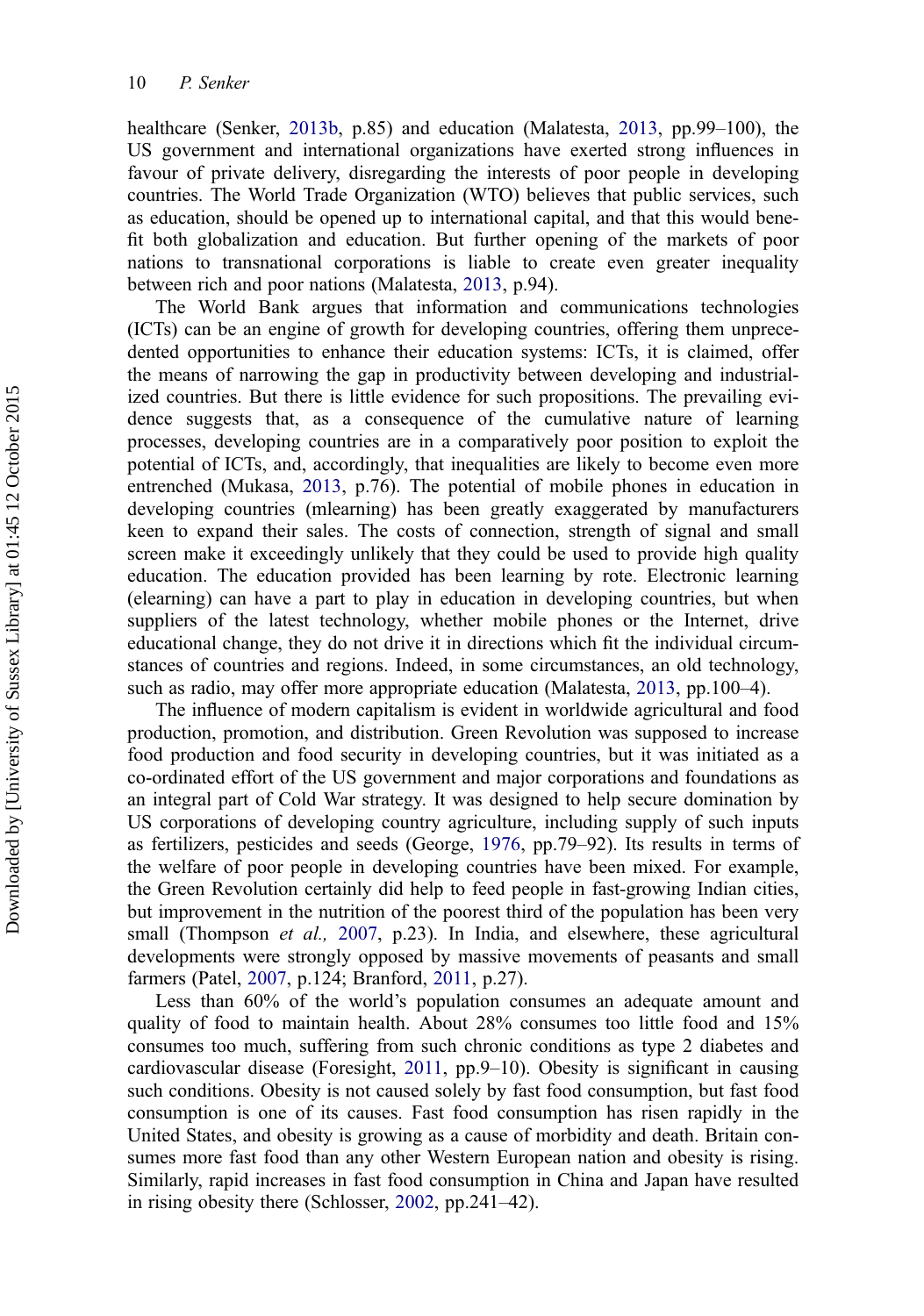At the same time, there are still huge numbers of people suffering from severe deprivation, from hunger, starvation and poor health. These include people who possess insufficient land on which to grow sufficient food for themselves and their families, and also unemployed people who cannot afford to buy enough food (Senker, [2013a](#page-15-0), pp.105–6). Hunger in terms of lack of access to sufficient of the major macronutrients – carbohydrates, fats and proteins – afflicts nearly a billion people. Perhaps another billion suffer from 'hidden hunger', resulting from inadequate micronutrients, such as vitamins and minerals. This brings risks of physical and mental impairment (Foresight, [2011,](#page-14-0) p.9).

Powerful corporations 'are using massive advertising campaigns to change eating habits so that target populations consume more of the foods that they control, particularly processed food with its heavy use of wheat and soya' (Branford, [2011](#page-14-0), p.26). A century ago, simple cereal grains cooked as either porridge or bread were the staples of breakfast throughout the world. Manufactured, packaged, ready-to-eat breakfast cereals – puffed, flavoured, salted and extruded – began to be developed in the United States in the first half of the nineteenth century as one of the earliest convenience foods:

They are the epitome of cheap commodity converted by manufacturing to higher value goods; of agricultural surplus turned into profitable export. Somehow they have wormed into our confused consciousness as intrinsically healthy when by and large they are degraded foods that have to have any goodness artificially restored. (Lawrence, [2008,](#page-14-0) p.5)

In general, it seems that agricultural production and the distribution of food are not closely linked to people's food needs. Genetic modification (GM) illustrates this nicely. The principal organizations which deploy R&D to develop and apply GM to agriculture are large multinational corporations based in rich countries. They deploy GM principally to meet the demand from food processors and farmers in developed countries. Corporations develop and market standard capital intensive solutions for major commodity crops, such as maize, cotton, rice and soya bean, believed to offer large, secure markets (Senker and Chataway, [2009](#page-15-0), pp.172–76). Controversy has surrounded the planting of these crops, criticized as being dangerous to the environment (Senker and Chataway, [2009,](#page-15-0) p.180).

Major pharmaceutical corporations concentrate on meeting needs in advanced countries because they believe that these markets offer the best opportunities for profit. The principal causes of illness and death in developed countries are cancer and diseases of respiratory, cardiovascular and nervous systems. So there is an inbuilt tendency arising from market forces for pharmaceutical corporations to concentrate on treating these diseases (Senker, [2013b](#page-15-0), p.78). The pharmaceutical industry has received major stimuli from government funding. For example, legislation in the United States gave important tax incentives which enabled firms to develop and market drugs based on biotechnology, and encouraged firms to share proprietary knowledge. The role of government has been critical to such firms' success (Mazzucato, [2011](#page-14-0), pp.80–82).

In contrast to the situation in developed countries, communicable diseases are the main health problem in developing countries. Principal causes of death are respiratory infections, HIV/AIDS, infections at birth, diarrhoeal disease, a major killer, especially of children, and such tropical diseases as malaria (Parliamentary Office of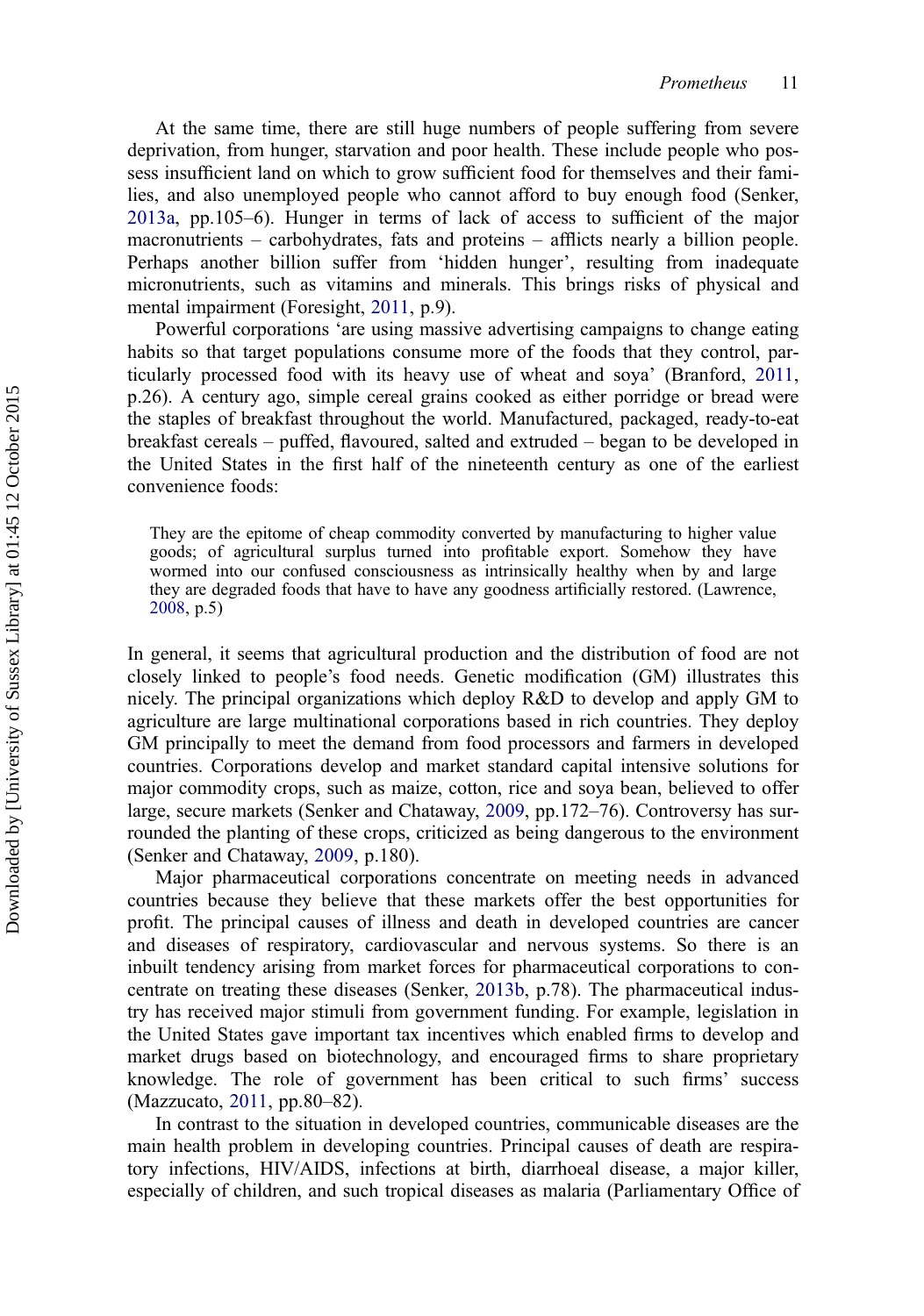Science and Technology, [2005](#page-15-0), p.1). Enormous sums are spent on finding treatments for the diseases from which people in rich countries suffer. In comparison, the expenditure on developing treatments for the diseases from which people in developing countries suffer is tiny. In addition, many fatal diseases in developing countries could be prevented by public health measures, investments in basic health and in provision of safe drinking water and sanitation (Sachs, [2005,](#page-15-0) pp.233–34). There are numerous technologies which could offer more effective treatment for the diseases of developing countries, but insufficient resources are devoted to their development and exploitation. Even when treatments are developed in advanced countries which could help people in developing countries, the companies which market those treatments in developing countries try hard to secure the sort of prices they find in advanced countries. Poor people cannot afford such prices (Senker, [2013b](#page-15-0), p.87).

In accordance with advice from such organizations as the World Health Organization, the World Bank and the US National Institute of Health, several developing countries, particularly in Latin America, have privatized their health services. Privatization has usually improved conditions for private organizations, but has not generally improved access to health services for vulnerable groups (Waitzkin et al., [2007](#page-15-0), pp.205–27). As a consequence of privatization, developing countries have often had to rely on NGOs, UN agencies, charities and humanitarian agencies to plug gaps in public provision (Global Health Watch, [2005,](#page-14-0) p.65).

### **Discussion**

For at least the past 100 years, the world economy has been developed mainly by major corporations, which control vast resources devoted to R&D, product and service design, manufacturing and marketing. Several examples have been given of how corporations have exploited the fruits of R&D. Governments have spent heavily on the basic research which supports the businesses of these corporations. The principal aim of all major corporations is to increase profits. Neoclassical economists, including the neoliberal sect, hypothesize that the operation of markets – which they never define rigorously – is generally beneficial to consumers who buy the products and services offered on markets, and to workers who sell their services in them.

This paper suggests a radically different approach to studying the workings of a modern economy, embodying the idea that the economy should be seen as a network of interlocking systems, including food and agriculture, transport, communications and education. Considering the world economy in this way allows examination of the principal forces driving the development of each system. This might provide a better basis for evaluating the effectiveness of each system in meeting the needs and desires of the world's population; and for identifying the improvements needed to increase the effectiveness of the network. In undertaking such exercises, important criteria of effectiveness could include how the directions in which each system develops affects the interests of various sections of the world population, and also the environment.

The drive for profits of major corporations propels some systems in directions which have adverse effects on poor people, particularly those in developing countries. This drive for profits has generally been successful not simply through the operation of markets, but also through the success of corporation in securing state co-operation – and often massive financial contributions – for the development of products and systems. Corporations have also been successful in achieving co-operation from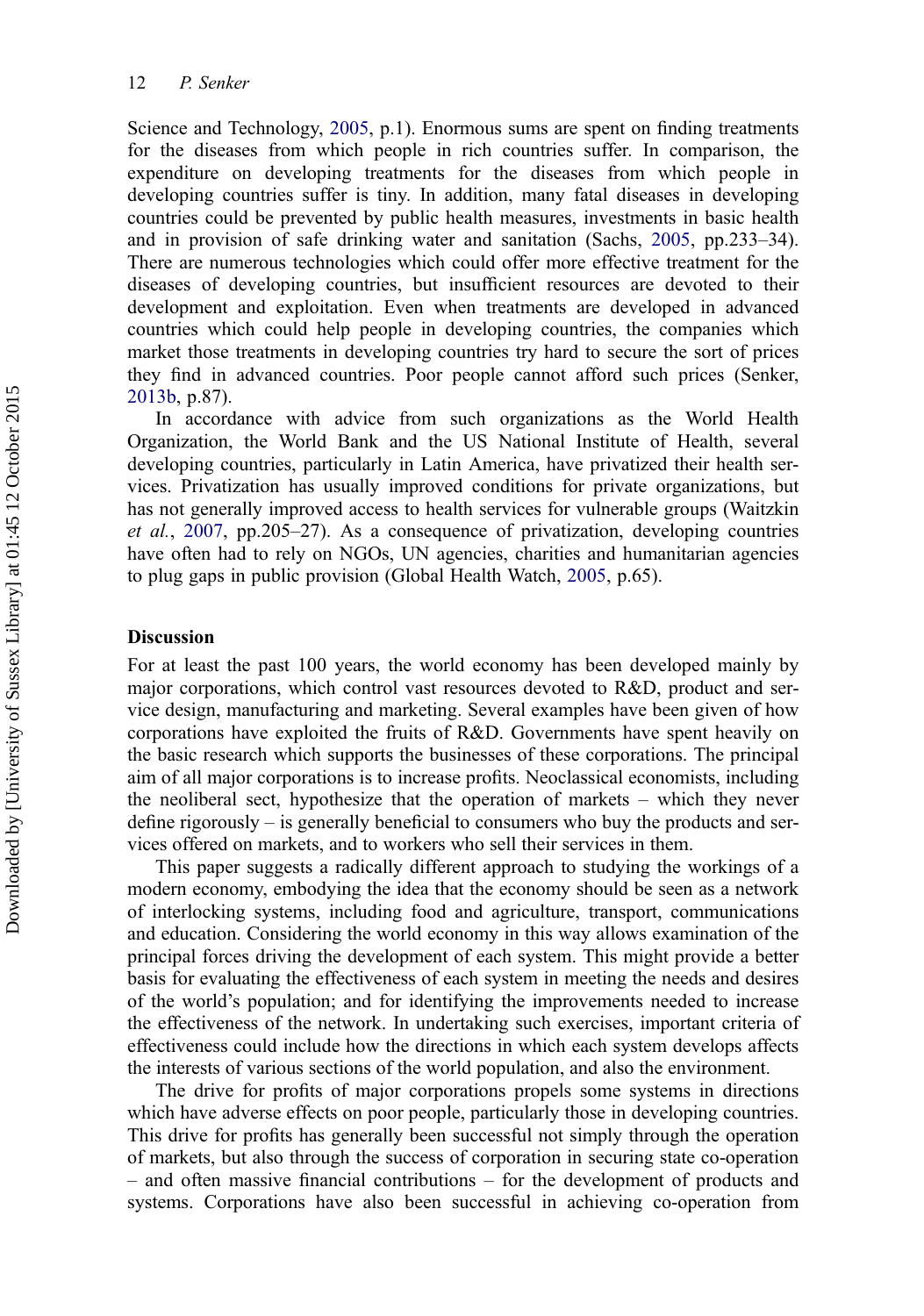international organizations. For example, the International Monetary Fund has often included privatization among the measures it imposes on developing countries facing economic downturns. It has also often included capital market liberalization, encouraging Western financial firms to enter the capital markets of developing countries. Such measures result in economic instability rather than economic growth (Stiglitz, [2012,](#page-15-0) pp.181–82). The available evidence indicates that privatization is likely to have an adverse effect on the interests of people in those countries.

The dominant capitalist system has indeed been responsible for rapid economic growth over the past 200 years. The enormous increase in production of an everincreasing and ever-changing range of products and services has helped to raise hundreds of millions of people out of poverty and deprivation (Cudworth *et al.*, [2013](#page-14-0), p.167). The operation of capitalism and, in particular, of extensive networks of complex markets, has also resulted in huge numbers of consumers and businesses making billions of relatively trivial choices about which brands of products and services to buy. Mirowski ([2013\)](#page-14-0) and Harvey ([2005\)](#page-14-0) have shown, in my view conclusively, that neoliberal theories suffer from myriad internal inconsistencies. Mirowski has gone so far as to suggest that deliberate promotion of doubt over what orthodox economists really believe has actually helped the economics profession to mislead the public, at the same time as telling its supporters what they want to hear (Mirowski, [2013](#page-14-0), p.230). Mirowski [\(2013\)](#page-14-0) has also shown in detail how, despite their many flaws, such theories have survived, and flourished.

Directions of change in important sectors of the world economic system are unduly influenced by a few massive corporations seeking profits. These corporations are supported continually by massive injections of government money, for instance, in R&D, and bailing out the whole capitalist system when it threatens to collapse. Government support for companies is integral to the operation of the modern capitalist system, not the optional extra that could and should be discarded implied by neoliberalism. Neoclassical economic analysis is deeply flawed. Eminent orthodox economists, such as Stiglitz, Krugman and Piketty, have deviated from their orthodoxy; and have followed Routh's example by drawing on considerations outside the confines of neoclassical economics in order to explain economic behaviour in practice. But this deviation falls short of a transformation of their thinking into a basis for understanding how modern economies work; and very far indeed from a basis for understanding the directions in which modern economies develop in an environment of rapid technological change and enormous marketing effort. While all economists acknowledge that technological change plays a role in economic and social change, this is not the same as acknowledging the significance of its role (Freeman, [2000](#page-14-0), pp.155–56).

A more realistic analysis of the operation of modern economies might start from empirical examination of how the world economy works now, from empirical study of its behaviour, especially since the beginning of the twentieth century. In contrast, modern neoclassical economics remains firmly based on theories based on how economies were perceived to work more than 200 years ago. This paper has attempted to make the case for radical reappraisal of orthodox neoclassical economics and dominant neoliberal ideology, particularly in the light of developments in technology and marketing in the last 100 years. When Adam Smith wrote, technological change was beginning to become important, but was nowhere near as pervasive in the world economy as it has since become. Mass marketing and advertising did not yet exist. In the twenty-first century, technological change and marketing surely need to be central to realistic economic analysis.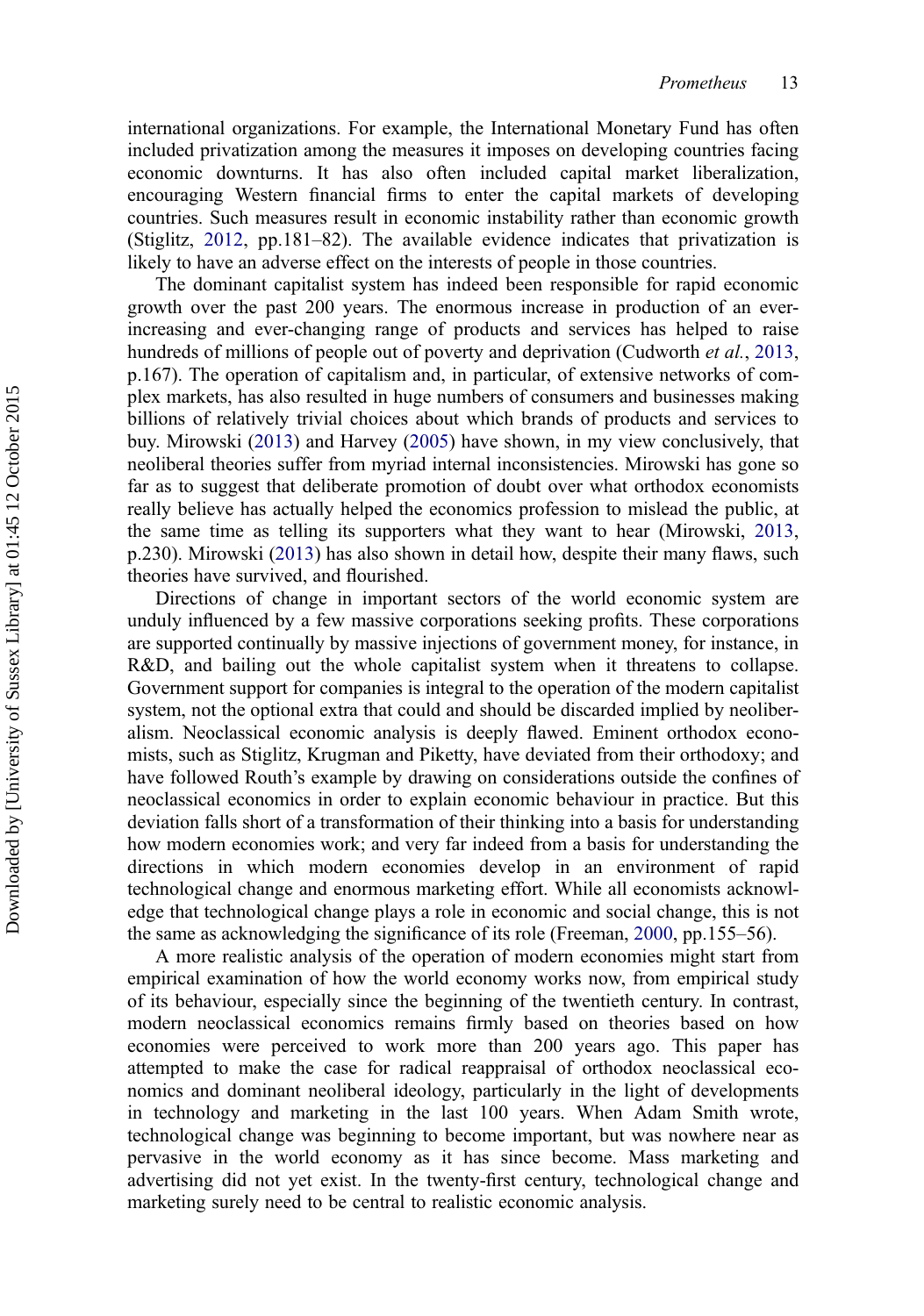#### <span id="page-14-0"></span>Disclosure statement

No potential conflict of interest was reported by the author.

#### References

- Branford, S. (2011) Food Sovereignty, Reclaiming the Global Food System, War on Want, London.
- Castells, M. (1996) The Rise of the Network Society, Blackwell, Oxford.
- Chadderton, C. (2013) 'Secondary schools under surveillance: young people "as risk" in the UK. An exploration of the neo-liberal shift from compassion to repression' in Cudworth, E., Senker, P. and Walker, K. (eds) Technology, Society and Inequality: New Horizons and Contested Futures, Peter Lang, New York, NY, pp.139–53.
- Cudworth, E. (2013) 'Climate change, industrial animal agriculture and complex inequalities: developments in the politics of food insecurity' in Cudworth, E., Senker, P. and Walker, K. (eds) Technology, Society and Inequality: New Horizons and Contested Futures, Peter Lang, New York, NY, pp.47–60.
- Cudworth, E., Senker, P. and Walker, K. (2013) 'Conclusions' in Cudworth, E., Senker, P. and Walker, K. (eds) Technology, Society and Inequality: New Horizons and Contested Futures, Peter Lang, New York, NY, pp.167–80.
- Davis, M. (2007) Planet of Slums, Verso, London.
- De Miranda, A. (2009) 'Technological determinism and ideology: questioning the "information society" and the "digital divide"' in Burnett, J., Senker, P. and Walker, K. (eds) The Myths of Technology: Innovation and Inequality, Peter Lang, New York, NY, pp.23–37.
- Dennis, K. and Urry, J. (2009) After the Car, Polity Press, Cambridge.
- European Council (1994) Europe and the Global Information Society, European Council, Brussels.
- Feldman, D. (2012) Water, Polity Press, Cambridge.
- Foresight (2011) The Future of Food and Farming, 2011, Final Project Report, Government Office for Science, London.
- Freeman, C. (2000) 'Social inequality technology and economic growth' in Wyatt, S., Henwood, F., Miller, N. and Senker, P. (eds) Technology and In/equality: Questioning the Information Society, Routledge, London, pp.149–71.
- George, S. (1976) How the Other Half Dies: The Real Reasons for World Hunger, Penguin, Harmondsworth.
- Global Health Watch (2005) An Alternative World Health Report, 2005–2006, Zed Books, London.
- Grescoe, T. (2012) Straphanger: Saving Our Cities and Ourselves from the Automobile, Henry Holt, New York, NY.
- Harvey, D. (2005) A Brief History of Neoliberalism, Oxford University Press, New York, NY.
- Hayek, F. (1944) The Road to Serfdom, Routledge, London.
- Keynes, J. (1954) The General Theory of Employment Interest and Money, Macmillan, London.
- Klaasen, C. (ed.) (2008) Casarett and Doull's Toxicology, McGraw Hill Medical, New York, NY.
- Krugman, P. (2009) The Conscience of a Liberal: Reclaiming America from the Right, Penguin Books, London.
- Lawrence, F. (2008) Eat Your Heart Out: Why the Food Business is Bad for the Planet and Your Health, Penguin Books, London.
- Lines, T. (2008) Making Poverty: A History, Zed Books, London.
- Malatesta, A. (2013) 'Elearning or e(l)earning: contemporary developments in the commodification and consumption of education' in Cudworth, E., Senker, P. and Walker, K. (eds) Technology, Society and Inequality: New Horizons and Contested Futures, Peter Lang, New York, NY, pp.91–104.

Mazzucato, M. (2011) The Entrepreneurial State, Demos, London.

Mirowski, P. (2013) Never Let a Serious Crisis Go to Waste: How Neoliberalism Survived the Financial Meltdown, Verso, London.